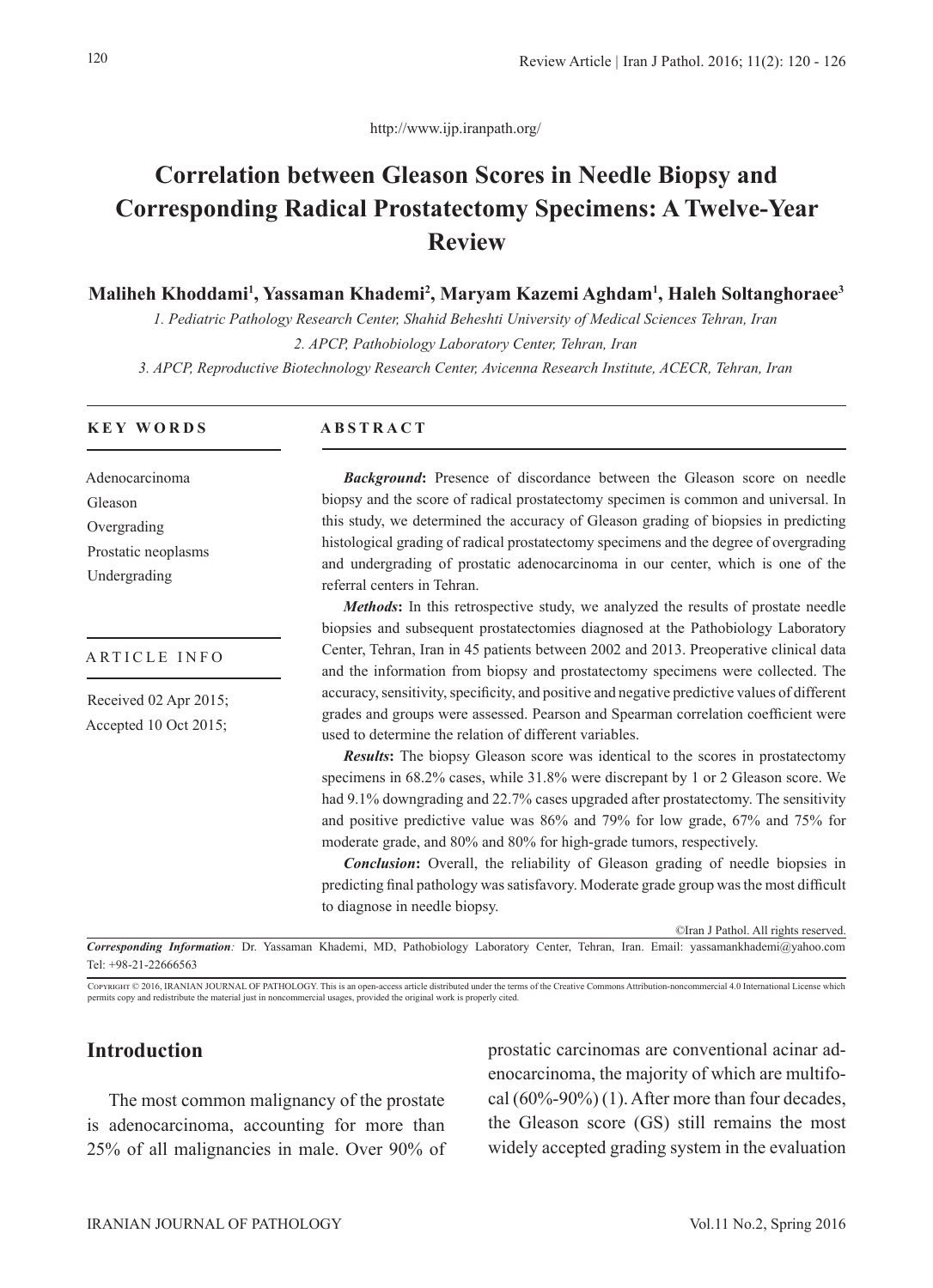of prostatic adenocarcinoma (2). Gleason grading system is based on a morphologic continuum of architectural dedifferentiation and is directly correlated with response to therapy, mortality rate, as well as a predictor of time to recurrence. Multifocality is common in prostate cancer and is expected to see different grades in different foci and/or within the same focus of prostatic carcinoma (3, 4). This is one of the sources of intra observer variability in reporting and the common discrepancy between the GS needle biopsy (NB) and radical prostatectomy (RP) specimens with exact match in only 41 to 43% in large series (4, 5). When the treatment decision is based only on the prostatic NB specimen, the accuracy of NB GS is of outmost importance.

 We evaluated the degree of the discrepancies between GS on NB and RP in the Pathobiology Laboratory Center, which is one of the large private referral centers for evaluation of prostatic tissue in Tehran, Iran.

### **Materials and methods**

The files of Pathobiology Laboratory Center, Tehran, Iran one of the referral laboratories for evaluation of prostatic tissue, were searched for patients who had prostate needle biopsy and subsequent prostatectomy during a period of 12 years (2002 -2013). Patients who had only needle biopsy or prostatectomy specimens were excluded from the study. Biopsies were taken by different physicians using thin-core (18-gauge) needles used in conjunction with biopsy guns attached to transrectal ultrasound. Sextant, octant, or other modes of systematic sampling were performed.

The entire received specimen was embedded in different capsules according to the labels and was paraffin embedded. At least three slides were prepared from each specimen (at least a total of 10-12 step sections of 2-3  $\mu$  thick tissue) and stained by Hematoxylin and Eosin (H&E).

The prostatectomy specimens were examined grossly by a staff pathologist, divided into right and left as well as anterior and posterior quandrants. Each quadrant, then, was serially sectioned at approximately 4-5 mm intervals from apex to base, examined for the presence of tumor. Slices with grossly identifiable tumor were submitted. If no tumor was grossly detected, every other slice was submitted. The proximal urethral and vas deferentia margins as well as the entire distal urethra and seminal vesicles, if present, were also embedded for routine processing.

The slides were examined under the light microscope by one or more general pathologists. Immunohistochemical stains were used in suspect cases. Biopsies and prostatectomy specimens were graded by different staff pathologists or by a single pathologist and the final gradings were made regardless of the NB results. The specimens were graded using Gleason's grading system, which is based on histologic patterns; i.e. "extent of glandular differentiation and the pattern of growth of tumor in prostatic stroma" and GS, defined as the sum of the primary and secondary predominant patterns, were determined (2). GS of 2 to 6 is considered low grade, 7 as moderate grade, and 8 to 10 as high grade.

Tumor within the prostatic capsule was designated as organ confined and tumor at the inked resection margin was considered margin positive. Presence or absence of vascular and/or perineural invasion, as well as extraprostatic involvement were also evaluated.

Preoperative clinical data, including patients' age, PSA, free PSA, free PSA/ total PSA ratio and PSAD were also collected, as well as the information from biopsy and prostatectomy specimens (Gleason's primary and secondary tumor grades, scores, capsular and perineural invasion, extraprostatic extension, prostatic weight).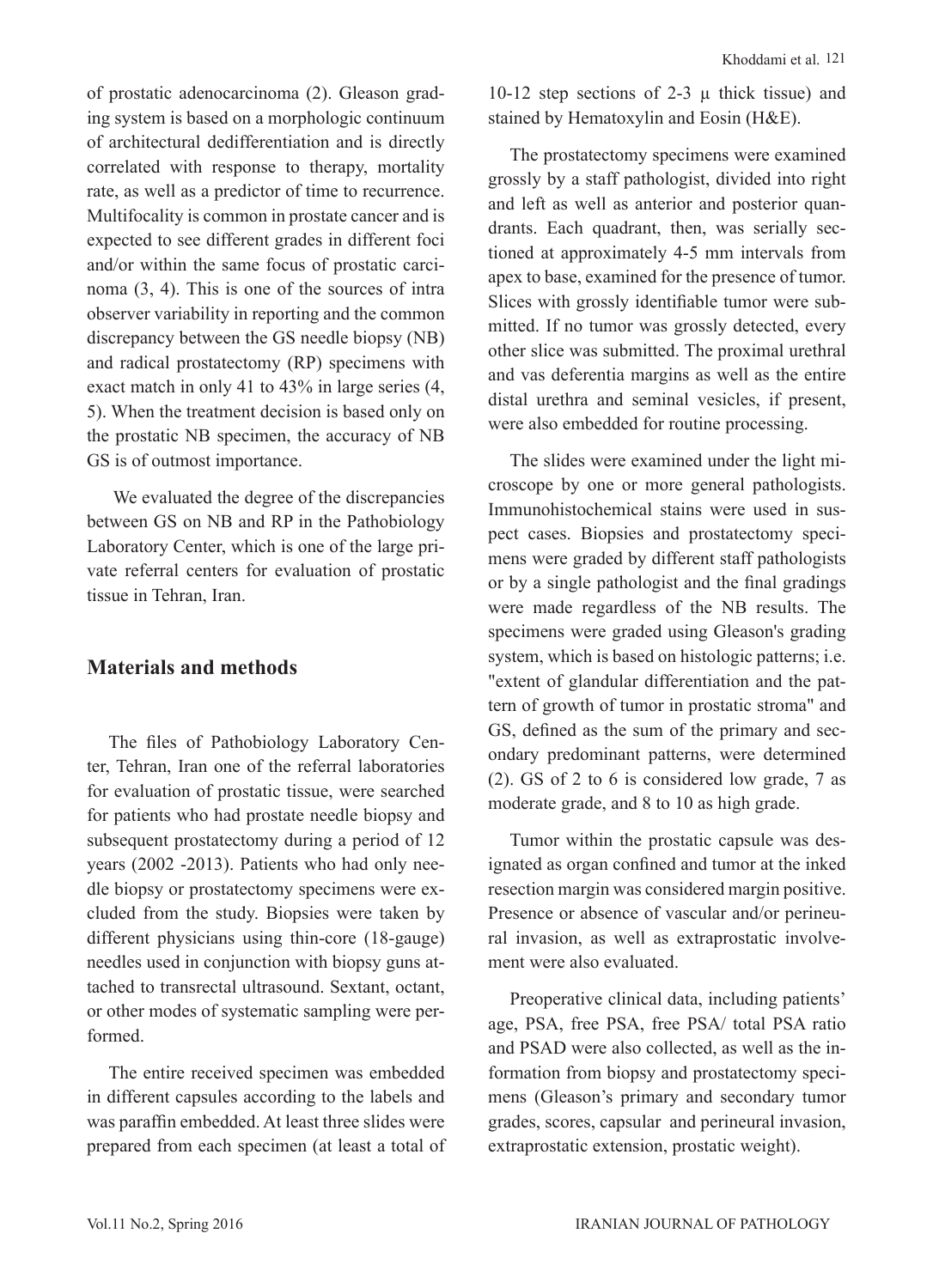#### 122 **Correlation between Gleason Scores in Needle Biopsy ...**

A comparison was made between the Gleason grades and scores of the needle biopsy and prostatectomy specimens. Because the prostatectomy GS is based on examination of the entire gland and reflects the underlying biology of the disease more accurately, it is considered as "gold standard".

The accuracy, sensitivity, specificity, and positive (PPV) and negative predictive values (NPV) of different grades and groups were assessed. Pearson and Spearman correlation coefficient were used to determine the relation of different variables. P value >0.05 was considered statistically insignificant and P value  $\leq 0.05$  was considered as statistically significant.

### **Results**

Forty-five patients with mean age of 64.09 yr (49 to 74 years) were included in this study. In prostatectomy specimens, most patients had lowgrade tumors (22 cases, 48.8%), 18 had moderate grade (40%), and 5 were high grade (17.7%). The frequency of first and second dominant grades and different scores in prostatectomy specimens are shown in Tables 1-3. Grade 3 and score 7 were the most frequent grade and score.

In the first grading, five cases changed from 4 to 3, one case from 5 to 4 (total of 6 down grading); four cases changed from 2 to 3, two cases from 3 to 4 and one case from 2 to 4 (total of 7 up grading) in prostatectomy specimens. In the second grading, four changed from 4 to 3, and

#### **Table 1**

Frequency of first dominant grade in prostatectomy specimens

| Frequency | <b>First Grade</b> | Percent |  |
|-----------|--------------------|---------|--|
|           |                    | 44      |  |
| 35        |                    | 77.8    |  |
|           |                    | 17.8    |  |
| 45        | Total              | 100.0   |  |

**Table 2**

Frequency of second dominant grade in prostatectomy specimens

| Percent | Frequency | <b>Score</b> |  |
|---------|-----------|--------------|--|
| 15.6    |           |              |  |
| 42.2    | 19        |              |  |
| 31.1    | 14        |              |  |
| 11.1    |           |              |  |
| 100.0   | 15        | Total        |  |

**Table 3**

Frequency of different scores in prostatectomy specimens

| Percent | Frequency | <b>Score</b> |
|---------|-----------|--------------|
| 4.4     | 2         |              |
| 11.1    |           |              |
| 33.3    | 15        |              |
| 40.0    | 18        |              |
| 2.2     |           |              |
| 8.9     |           |              |
| 100.0   | 45        | Total        |

one form 3 to 2 (total of 5 down grading); one changed from 2 to 3, eight from 3 to 4, and three from 4 to 5 (total of 12 up grading) in prostatectomy specimens. Change from 3 to 4 was the most frequent change, followed by change from 4 to 3. The sensitivity, specificity, PPV, NPV and accuracy of different grades are shown in Table 4.

Down grading in score happened from 7 to 6

**Table 4** Sensitivity, specificity, PPV, NPV and accuracy of different grades

|    | Grade Sensitivity (percent) Specificity (percent) PPV (percent) NPV (percent) Accuracy (percent) |    |    |  |
|----|--------------------------------------------------------------------------------------------------|----|----|--|
| 89 |                                                                                                  |    | 98 |  |
|    |                                                                                                  | 79 |    |  |
| 46 |                                                                                                  |    |    |  |
| 60 |                                                                                                  |    |    |  |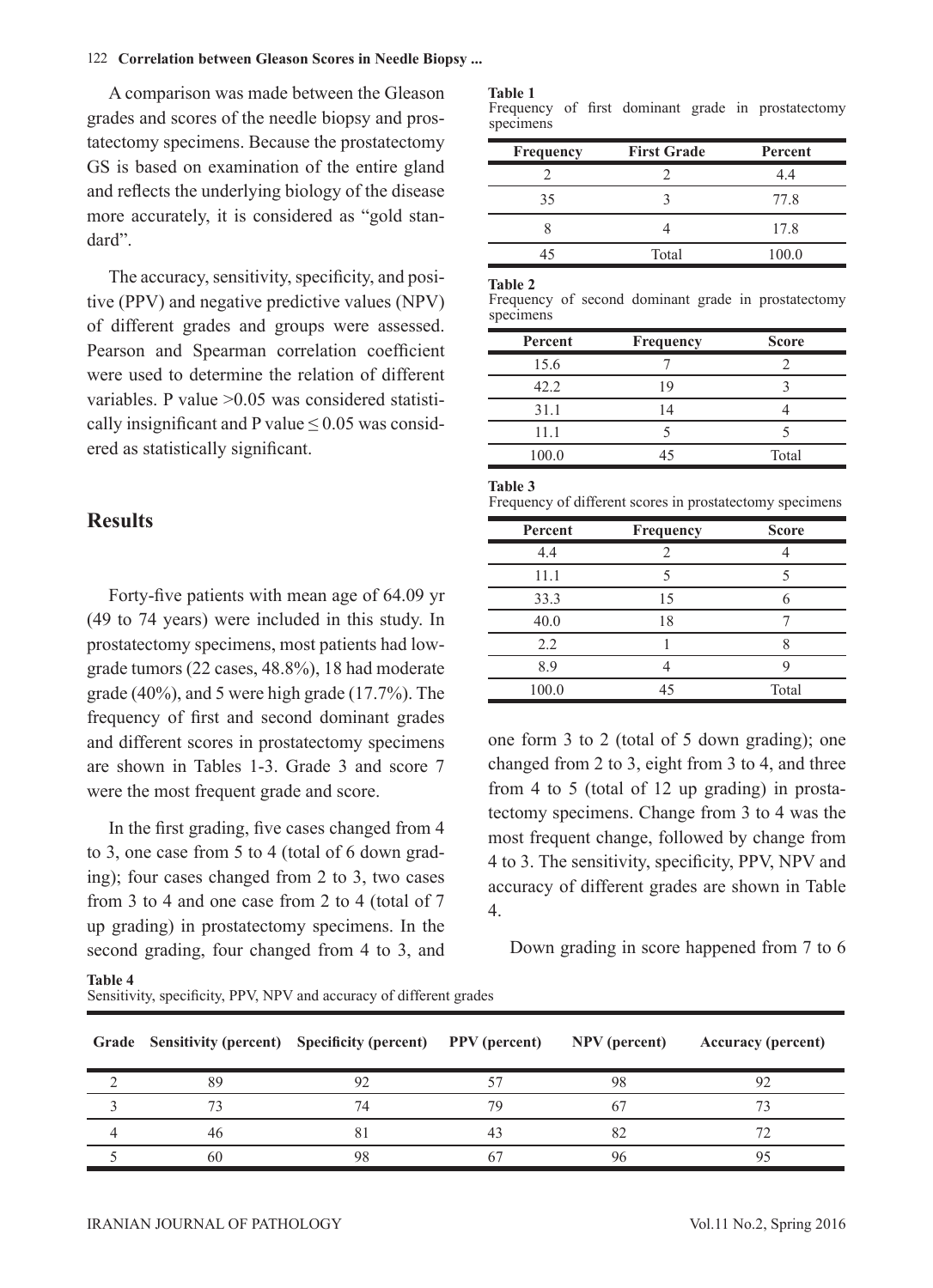in three cases and from 8 to 7 in one case (one score change). Upgrading in scores were as follows: 8 to 9 in one case, 7 to 8 in one, 6 to 7 in three,  $5$  to  $7$  in two,  $5$  to  $6$  in two, and  $4$  to  $5$  in one case (one score change in 8 cases and 2 score change in 2 cases). Most patients had low-grade tumors (22 cases, 48.8%), 18 had moderate grade  $(40\%)$ , and 5 were high grade  $(17.7\%)$ . Group changed from high to moderate in one case, and from moderate to low in three cases. In upgraded group, four had no change in group (3 low grades and 1 high grade), five moved from low to moderate and one from moderate to high group.

The biopsy score was identical to the prostatectomy specimen score in 30 (68.2%) of cases, while 14 (31.8%) were discrepant by 1 or 2 Gleason scores. Overall, 9.1% of biopsies were overgraded, while 22.7% were undergraded. In prostatectomy specimens, Group change from high to moderate happened in one case, and from moderate to low in three cases. In upgraded group, four had no change in group (3 low grades and 1 high grade), five moved from low to moderate and one from moderate to high group. The sensitivity, specificity, PPV, NPV and accuracy of different groups are shown in Table 5.

Sensitivity, specificity, PPV, NPV and accuracy of different groups

Capsular invasion and/or extra prostatic extension was seen in 4 of 5 high grade tumors, in 9 of 18 moderate grade and 9 in 22 low grade tumors, which indicates a positive relation between tumor score and capsular invasion and/or extra prostatic extension (*P*value= 0.009). No meaningful statistically correlation was present between age, PSA level, PASD, prostatic weight and tumor score (*P*-value= 0.099, 0. 541, 0.857, and 0.227, respectively).

# **Discussion**

The Gleason grading system remains the most widely used grading system and one of the most important prognostic predictors for prostatic adenocarcinoma. Relying on the biopsy grade to make clinical management decisions needs a high degree of correlation between histological grading of the biopsy and RP specimens. The accuracy of NB GS to predict the GS in prostatectomy varies tremendously in the literature and discrepancy

| Grade    |    | Sensitivity (percent) Specificity (percent) PPV (percent) | NPV (percent) | <b>Accuracy (percent)</b> |
|----------|----|-----------------------------------------------------------|---------------|---------------------------|
| Low      |    |                                                           |               |                           |
| Moderate |    |                                                           |               |                           |
| High     | 80 |                                                           |               |                           |

Perineural invasion was present in 41 (91.1%) cases (19 of 22 low grade, 16 of 18 moderate grade and 5 of 5 high grade tumors). Tumor score was associated with perineural invasion (statistically significant, *P*-value= 0.032).

Vascular invasion was identified in 3 of 5 high grade tumors, in 1 of 18 moderate grade and none in 22 low grade tumors, which indicates a positive relation between tumor score and vascular invasion  $(P$ -value=  $0.00$ ).

is universal  $(4, 6\n-16)$ .

Humphrey (5) reviewed 18 articles, including 3789 patients, and found 43% exact correlation, and 77% correlation plus or minus one Gleason score. We had identical scores in 68.2% cases, while 31.8% were discrepant by 1 or 2 Gleason scores.

Undergrading of carcinoma in needle biopsy is more common than overgrading; undergrading

**Table 5**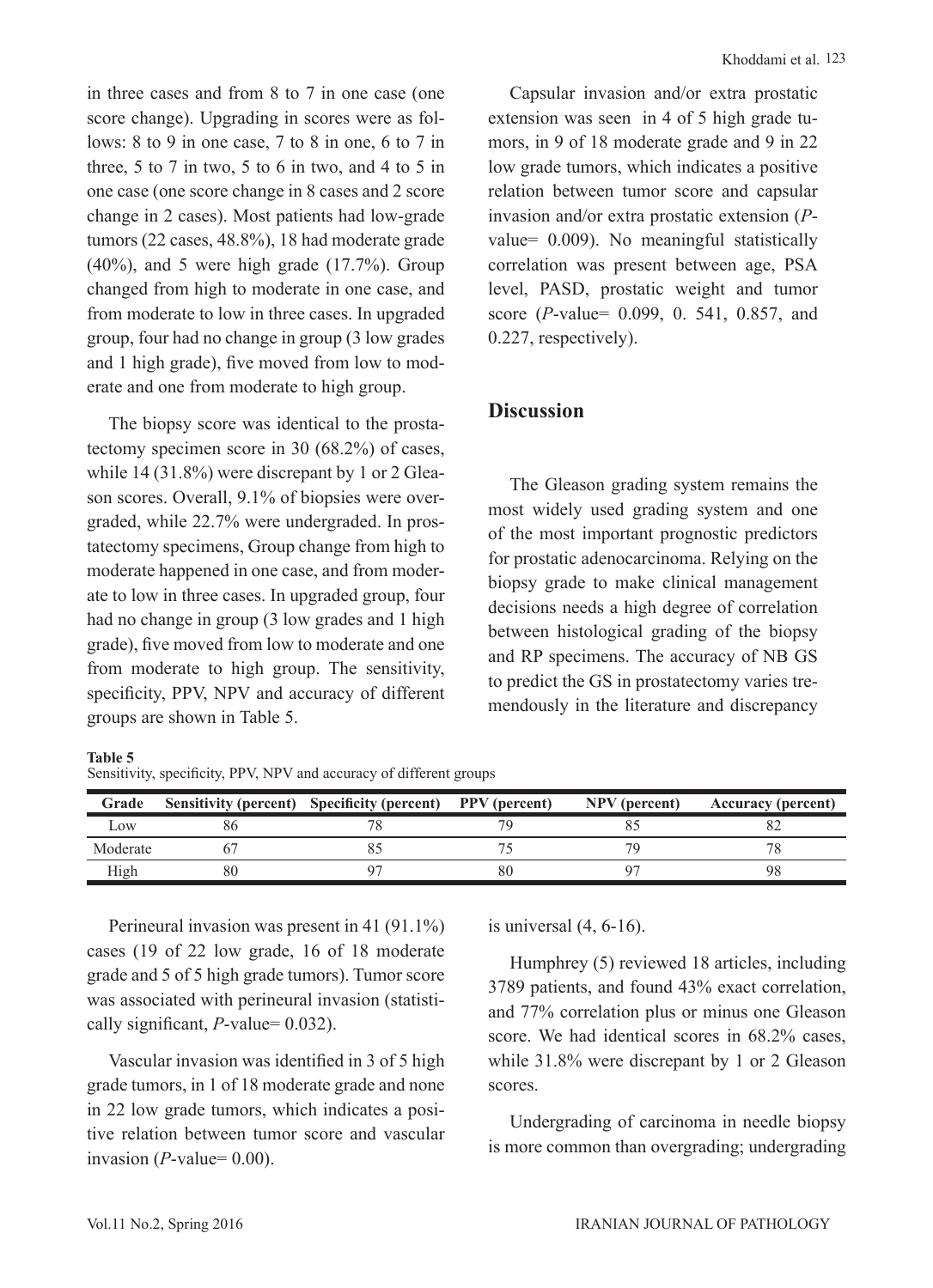#### 124 **Correlation between Gleason Scores in Needle Biopsy ...**

was reported in 42-48% and overgrading was 15- 17% (3-5)The analysis including14839 patients in 16 studies from 6 different countries demonstrated overall accuracy of only 63%. Upgrading was reported in 30% and downgrading in 7% of patients (6). Our data showed 22.7% upgrading, and 9.1% downgrading; 68.2% were accurately predicted.

Low, moderate, and high-grade tumors on biopsy do not have the same accuracy; high-grade cancer was the least accurate on biopsy (it was downgraded in 50% of patients) followed by moderate grade prostate cancers (6). However, for a biopsy Gleason 5–6, King (4) had a sensitivity and PPV of 70% and 52%, respectively, while for Gleason 7 these were 38% and 53%, respectively, and for Gleason 8–10 were 47% and 58%, respectively. Similar to King's results, moderate grade tumor was the most difficult to find on biopsy, followed by high-grade cancer in our study.

In a study, 42- 69% discrepancy was found between NB GS and that of RP (7). Almost 95% of cases lacking exact correlation were within 1 GS group. Up to 45% of GS 8-10 at NB were downgraded to 7 or less at RP (attributed to incorrect interpretation or incomplete RP block sampling). NB GS of 2-4 was usually higher in RP (7, 17). In our study, no change happened in score 9; both cases with score 8 were changed. Twenty five percent of score 7, 33.3% of scores 5 and 6, and 33.3% of scores 2-4 were changed. The results of correlation between core biopsy and RP grades on over 1000 patients at the Johns Hopkins Hospital in 2006 were as follows: 81% for score 5 to 6, 68% for score 7 and 70% for score 8-10 (17). Our results included 66.6% for score 4, 66.6% for score 5-6, 75% for score 7, zero percent for score 8 and 100% for score 9.

68.8% of their 6625 patients had NB=RP GS, 25.0% had NB<RP GS, and 6.2% had NB>RP GS. In this study, the rate of discordance was 32–73% (9).

These differences may or may not be of clinical significance. When there is no change in the scoring group, an under grading of 2 or less GS might have little effect on the treatment. On the other hand, in some cases, a change of only 1 GS could alter treatment recommendations (7).

Different factors cause grading error, the most important one is sampling error, attributed to the heterogeneous nature of prostatic adenocarcinoma (3, 9). Grading error was twice as frequent in heterogenic cancers compared to non-heterogenic tumors (18). Borderline cases, in which a NB may be graded in two different, but not necessarily incorrect, ways, and biopsies taken from transition zone tumors are other causes of grading error (9). Failure to recognize an infiltrating growth pattern or small areas of gland fusion, and attempt to grade very tiny areas of carcinoma, so-called minimal or limited adenocarcinoma are other causes of undergrading (13).

Another factor that can also influence overall correlation of NB with RP results is the pathologists' experience. On reexamination, exact duplication of histologic scores occurred approximately 50% of the time and were within 1 score point approximately 85% of the time (19). Ruijter et al. reported 17% of errors in 187 cases resulted from pathologists' misinterpretation (18).

The recent increased accuracy of NB GS could be due to use of thin-core (18-gauge) needles attached to transrectal ultrasound, for sextant or other forms of systematic sampling (9-13). Divrik et al. showed improvement in the agreement between the Gleason score from core biopsy and radical prostatectomy specimens with an increase in the number of core biopsies obtained  $(56\% \text{ vs. } 41\%)$  (20). To minimize grading error, taking at least 6 cores each 1.5 cm in length is recommended (4, 18). Other factors contributed in increasing accuracy are modernization of the Gleason scoring system, as well as dissemination of the literature via multimedia specialty courses at meetings and online web sites/atlases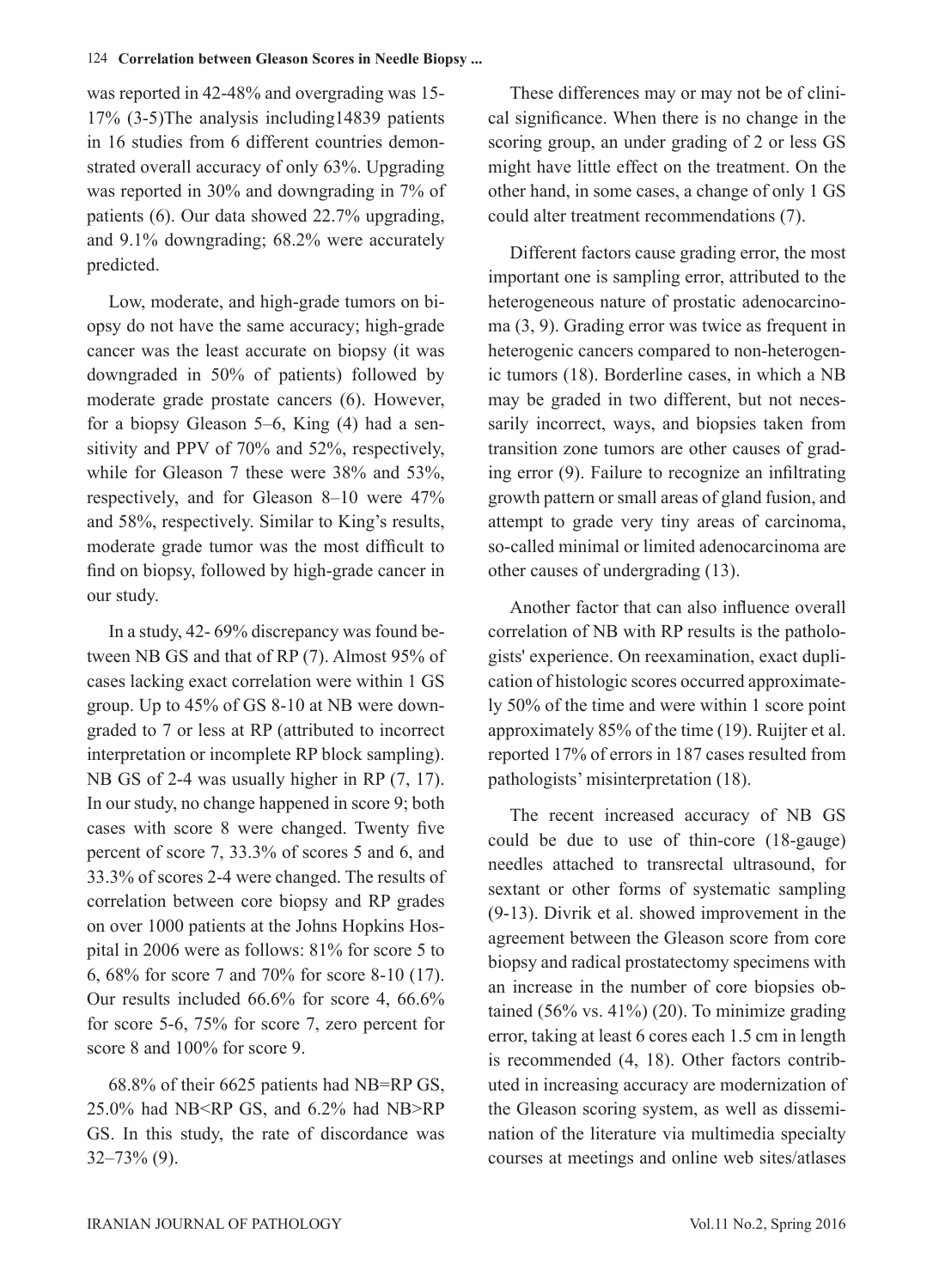(7, 9, 18). The significance of perineural invasion (PNI) and lymphovascular (LVI) invasion in prostatic NB in predicting prostate cancer recurrence is debated. Presence of PNI suggests correlation with risk of extraprostatic extension in most studies, which is a significant prognostic factor in predicting cancer recurrence.

However, the value of LVI in NB independent of Gleason grade or other pathological variables remains uncertain as a significant factor in predicting recurrence or survival (21). We found a positive relation between tumor score and vascular invasion (*P*-value= 0.00), perineural invasion (*P*-value= 0.032) and capsular invasion and/or extra prostatic extension (*P*-value= 0.009).

### **Conclusion**

Overall, the reliability of Gleason grading of needle biopsies in predicting final pathology was good. However, pathologists and urologists must consider the phenomenon of undergrading and overgrading in reporting prostate specimens and managing patients.

### **Acknowledgments**

We thank Abolfazl Ghoodjani for statistical analysis of the study.

## **Conflict of interest**

The authors declare that there is no conflict of interests.

## **References**

1. Ro JY, Kim K-R, Shen SS, Amin MB, Ayala AG. Tumors and tumor-like conditions of the male genital tract. In: Fletcher CDM, editor. Diagnostic Histopathology of Tumors. 4th ed. Philadelphia: Saunders; 2013.

2. Gleason DF. Classification of prostatic carcinoma. Cancer Chemother Rep 1966; 50(3):125-8.

3. Amin MB, Grignon DJ, Humphery PA, Srigley JR. Gleason grading of prostate cancer. Philadelphia: Lippincott Williams & Wilkins; 2004.

4. King CR. Patterns of prostate cancer biopsy grading: Trends and clinical implications. IJC 2000; 90(6):305-11.

5. Humphrey PA. Prostate pathology. Chicago: ASCP Press; 2003.

6. Cohen MS, Hanley RS, Kurteva T, Ruthazer R, Silverman ML, Sorcini A, et al. Comparing the Gleason prostate biopsy and Gleason prostatectomy grading system: The Lahey Clinic Medical Center Experience and an International Meta-Analysis. Eur Urol 2008; 54(2):371- 81.

7. Fine SW, Epstein JI. A Contemporary Study Correlating Prostate Needle Biopsy and Radical Prostatectomy Gleason Score. J Urol 2008; 179(4):1335-9.

8. Memis A, Ugurlu O, Ozden C, Oztekin CV, Aktas BK, Akdemir AO. The correlation among the percentage of positive biopsy cores from the dominant side of prostate, adverse pathology, and biochemical failure after radical prostatectomy. Kaohsiung J Med Sci 2011; 27(8):307-13.

9. Müntener M, Epstein JI, Hernandez DJ, Gonzalgo ML, Mangold L, Humphreys E, et al. Prognostic significance of Gleason score discrepancies between needle biopsy and radical prostatectomy. Eur Urol 2008; 53(4):767-76.

10. Bostwik DG. Gleason grading of prostatic needle biopsies. Correlation with grade in 316 matched prostatectomies. Am J Surg Pathol 1994; 18(8):796-803.

11. Steinberg DM, Sauvageot J, Piantadosi S, Epstein JI. Correlation of prostate needle biopsy and radical prostatectomy Gleason grade in academic and community settings. Am J Surg Pathol 1997; 21(5):566-76.

12. Cookson MS, Fleshner NE, Soloway SM, Fair RF. Correlation between Gleason score of needle biopsy and radical prostatectomy specimens: Accuracy and clinical implications. J Urol 1997; 157(2):559-62.

13. Rubin MA, Dunn R, Kambham N, Misick CP, O'Toole KM. Should a Gleason score be assigned to a